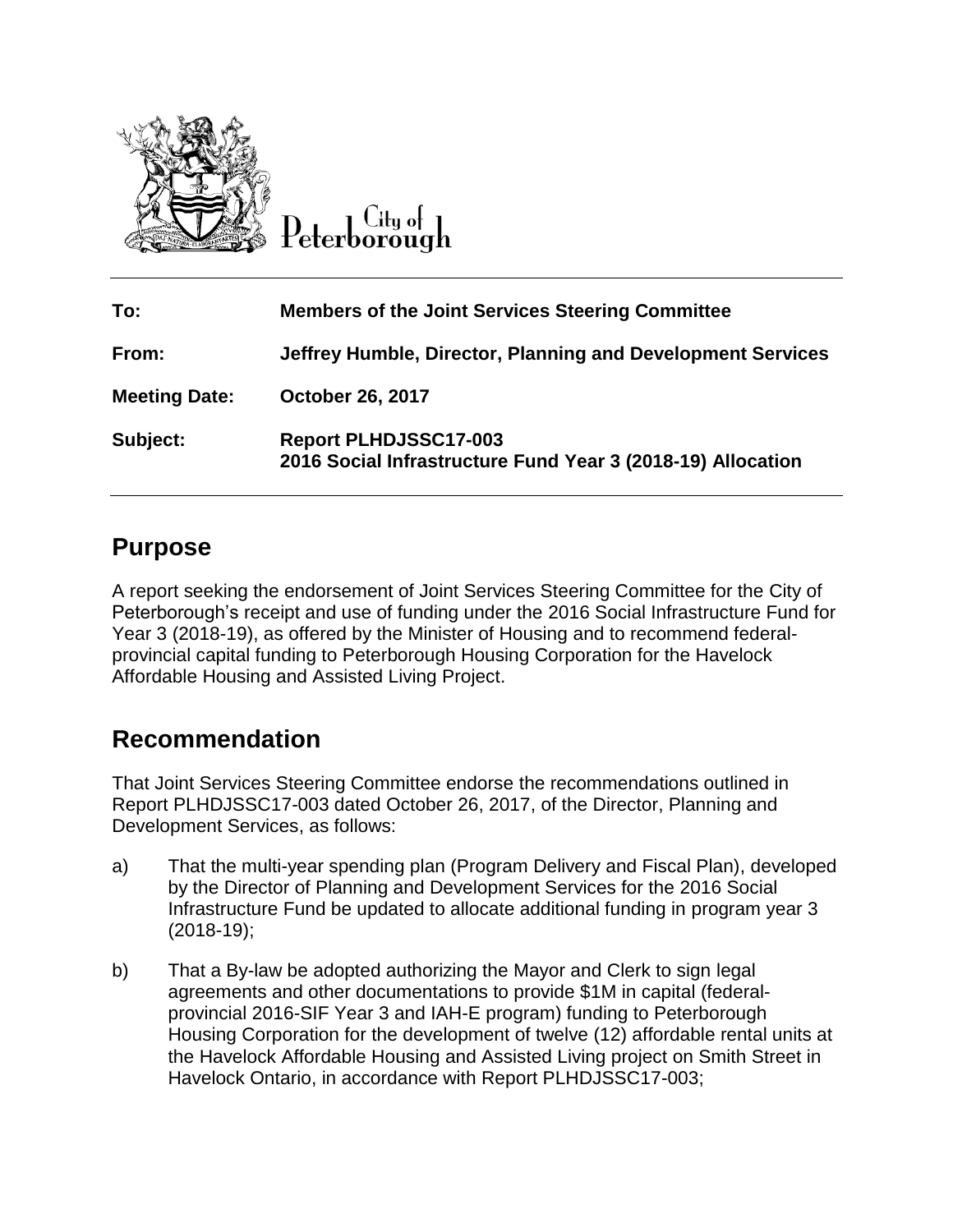- c) That staff be authorized to negotiate the specific terms and conditions of a legal agreement with Peterborough Housing Corporation for the development of affordable rental housing at the Havelock Affordable Housing and Assisted Living project on Smith Street in Havelock Ontario, within the parameters set out in Report PLHDJSSC17-003.
- d) That the City of Peterborough, as Service Manager for Housing, work with the Township of Havelock-Belmont-Methuen and the County of Peterborough for their required contributions of property tax concessions and the Ministry of Housing for final funding approval, as required.

# **Budget and Financial Implications**

The 2016 Social Infrastructure Fund (2016 SIF) is 100% federal and provincial funding. For the Year 3 (2018-19) allocation of 2016 SIF, Peterborough received a notional allocation of \$801,800. Funding is available to the City only after funding agreements are secured with proponents and applicants, under four (4) program streams. These agreements must be in place by December 31, 2018. The Minister of Housing's letter dated August 9, 2017 is attached as Appendix A.

A total of \$1M in federal-provincial capital funding is recommended to be provided to Peterborough Housing Corporation (PHC) for the development of the twelve (12) affordable rental housing units on the vacant lands northeast of the intersection of County Road 30 and Old Norwood Road in Havelock Ontario, as part of the Havelock Affordable Housing and Assisted Living project. This project is proposed to be funded from two federal-provincial program sources: 2016 SIF Year 3 2018-19 in the amount of \$801,800, and IAH-E 2018-19 in the amount of \$198,200.

This change will not reduce any allocations under the Program Delivery and Fiscal Plan for IAH-E funding recommended in Report PLHD15-002.

# **Background**

Funding for new housing programs has flowed to Service Managers since the original Affordable Housing Program (AHP) began in 2003. Until recently, funding has been intermittent and unpredictable, putting Service Managers in the position of trying to make long-term plans with short-term funding horizons. A change came in 2015 when with the Investment in Affordable Housing 2014 Extension (IAH-E), provided funding allocations across multiple years – to 2024.

In 2016, as part of the federal government's promise to return to housing, it was announced that matching funds would flow through a new program stream running parallel to the IAH-E, to be expended between April 1, 2016 and March 31, 2018. In August 2017, this funding was extended to 2018-19.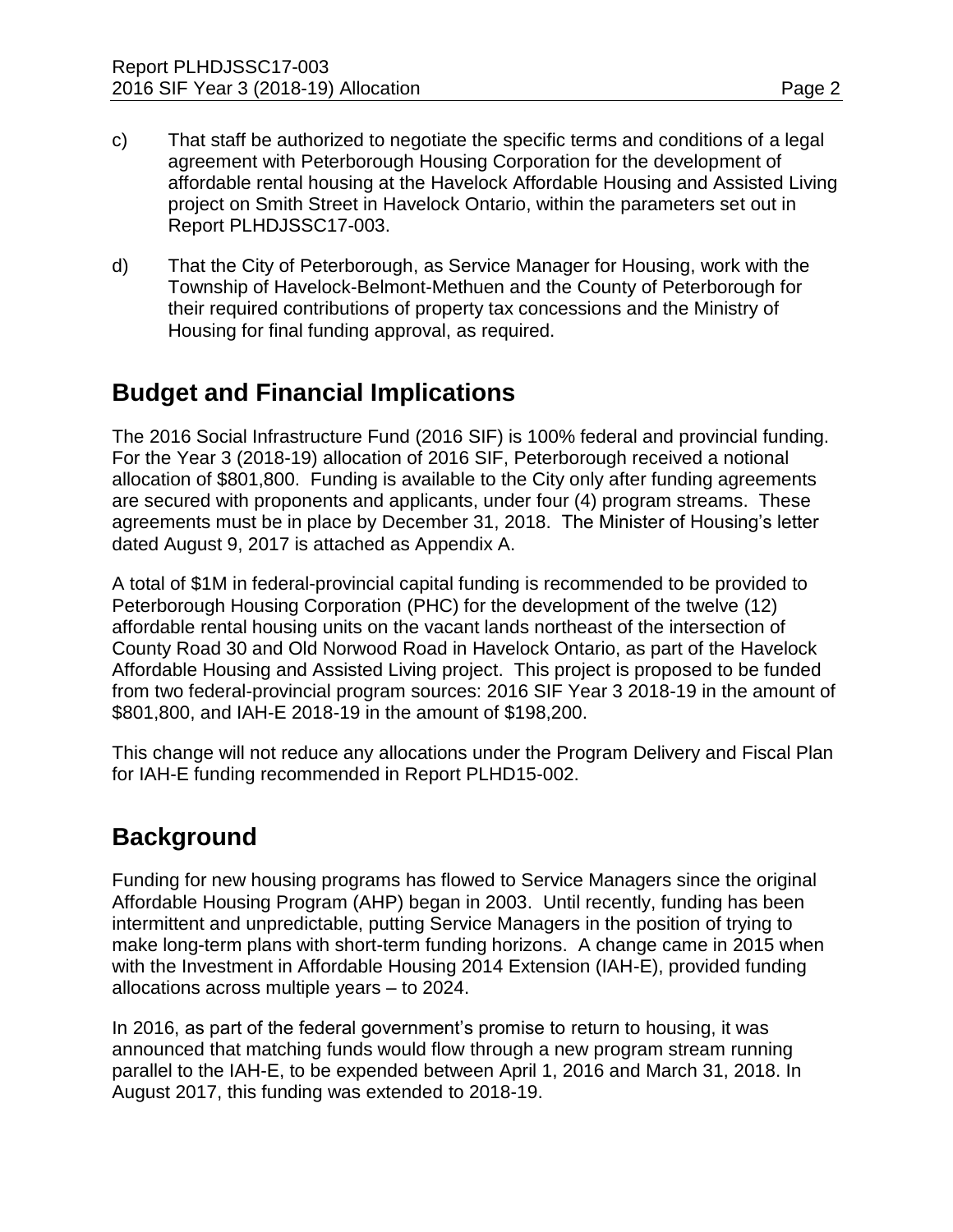#### **Investment in Affordable Housing - Extension (IAH-E) Program and the 2016 Social Infrastructure Fund (2016 SIF)**

The IAH-E and 2016 SIF provide funding through four (4) program streams:

- 1. Rental Housing for construction of new affordable rental housing;
- 2. Homeownership Assistance Loan for renters purchasing houses;
- 3. Peterborough (Ontario) Renovates for low income homeowners to repair their homes; and
- 4. Rent Supplement/Housing Allowance for rent assistance to low-income renter households.

The Investment in Affordable Housing 2014 Extension (IAH-E) allocation for 2018-19 is \$1,629,900. Through Report PLHD15-002, authority was delegated to the Director of Planning and Development Services to prepare the Program Delivery and Fiscal Plan (PDFP).

In August 2017, the Ministry of Housing announced a notional allocation of matching funding under the 2016 SIF for Peterborough of \$801,800 for 2018-19.

It is recommended to flow 100% of the 2016 SIF funds to the Havelock Affordable Housing and Assisted Living Project. This project was originally planned to be funded across two years: using all IAH-E funds, \$500,000 from 2018-19 and \$500,000 from 2019-20. Using the 2016 SIF will allow the funding to be accelerated – with the full amount being expended in 2018-19, from IAH-E (\$198,200) and 2016 SIF (\$801,800) program funds. See Table 1 below:

#### **Table 1**

|              | <b>Current Allocation</b> | <b>Proposed Allocation</b> |                 |
|--------------|---------------------------|----------------------------|-----------------|
|              | IAH-E                     | IAH-E                      | <b>2016 SIF</b> |
| 2018-19      | \$500,000                 | \$192,800                  | \$801,800       |
| 2019-20      | \$500,000                 |                            |                 |
| <b>TOTAL</b> | \$1,000,000               |                            | \$1,000,000     |

The addition of the 2016 SIF will not reduce allocations in the other program streams, Rent Supplement, Peterborough Renovates and Homeownership will all be funded in 2018/19.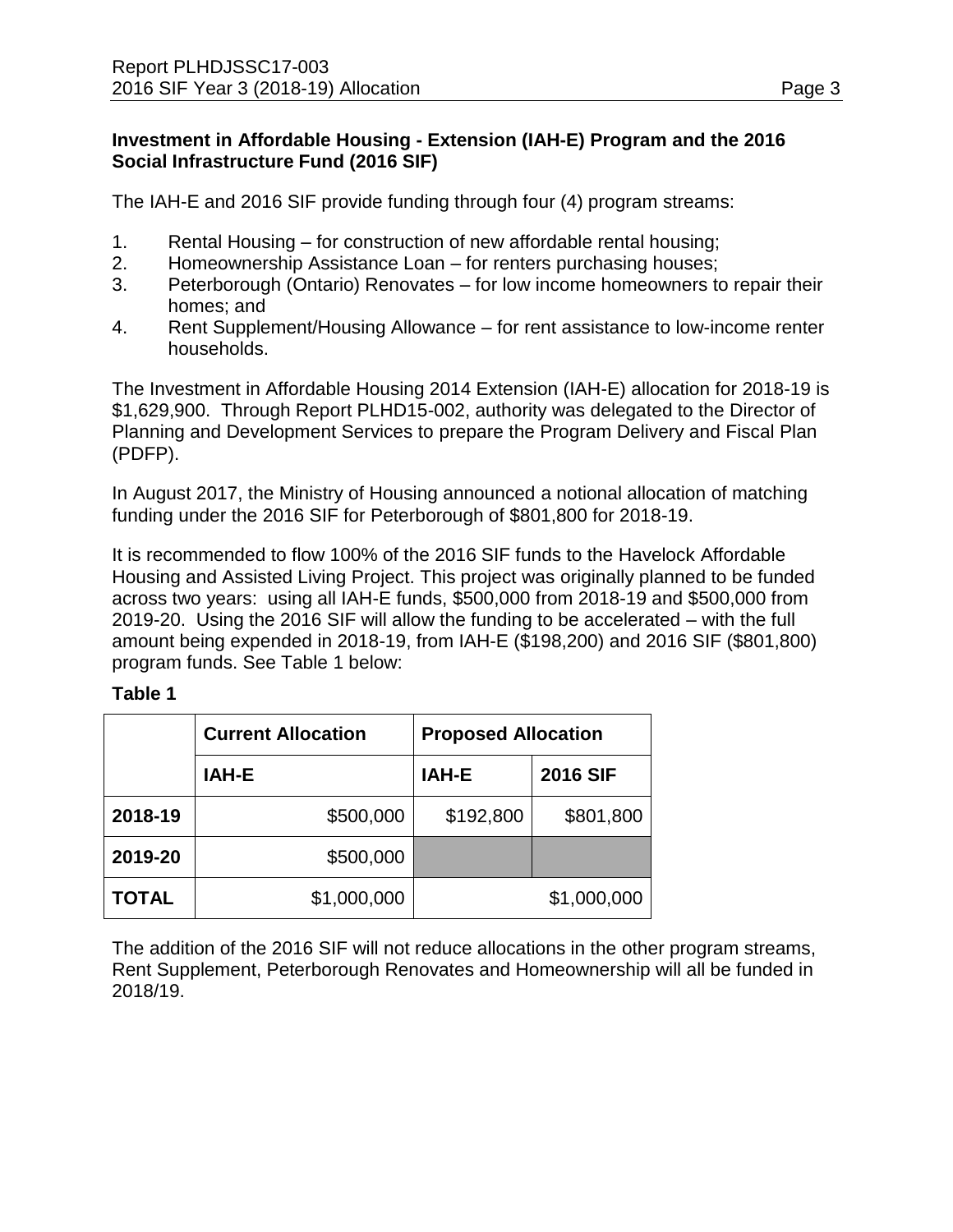### **Priority Groups and Activities for 2016 SIF Year 3 Funding**

Service Managers are required to use the 2016 SIF Year 3 funding to meet the housing needs of the following priority groups and activities:

- (i) Supporting affordability for tenants in social housing with expiring operating agreements and/or federal subsidies;
- (ii) Seniors;
- (iii) Persons with disabilities including adults with developmental disabilities;
- (iv) Indigenous peoples;
- (v) The chronically homeless;
- (vi) Youth;
- (vii) Preventing homelessness as individuals transition from provincially-funded institutions such as hospitals, correctional facilities and the child welfare system; and
- (viii) Projects that support transit corridor intensification and/or community hubs.

#### **Program Delivery and Fiscal Plan (PDFP) and Allocations**

The multi-year plan for program expenditures is called a Program Delivery and Fiscal Plan (PDFP). Funding is subject to "use-it-or-lose-it" restrictions, meaning that any funds that have not been committed as per the PDFP at the end of each calendar year will be redistributed by the Ministry of Housing.

#### **Havelock Affordable Housing and Assisted Living Project**

City staff planned to allocate funding to the Havelock Affordable Housing and Assisted Living Project under delegated authority to allocate funding and recommend projects that meet IAH-E program guidelines (Report PLHD15-002). In September 2016, the City provided conditional approval for \$1M in IAH-E funds. This conditional approval was required to assist Havelock-Belmont-Methuen Township and PHC in getting the project construction-ready.

The Housing Division has been working with Havelock-Belmont-Methuen Township on the Affordable Housing and Assisted Living housing project since summer 2016. This project has a steering committee led by the Township CAO with representation from Township Building, Planning and Finance staff, as well as an engineer who has been retained to oversee site preparation. This steering committee is guiding the development of the affordable housing build, as well as further enhancements to this vacant but serviced/serviceable land. Havelock-Belmont-Methuen Township donated the land; the project is "shovel-ready" and has approval and support of Township Council. Havelock-Belmont-Methuen Township continues to pursue Central East Local Health Integration Network (CE-LHIN) funding for a Long-Term Care facility on the property; the housing with supports and community agency space is being planned as complementary development.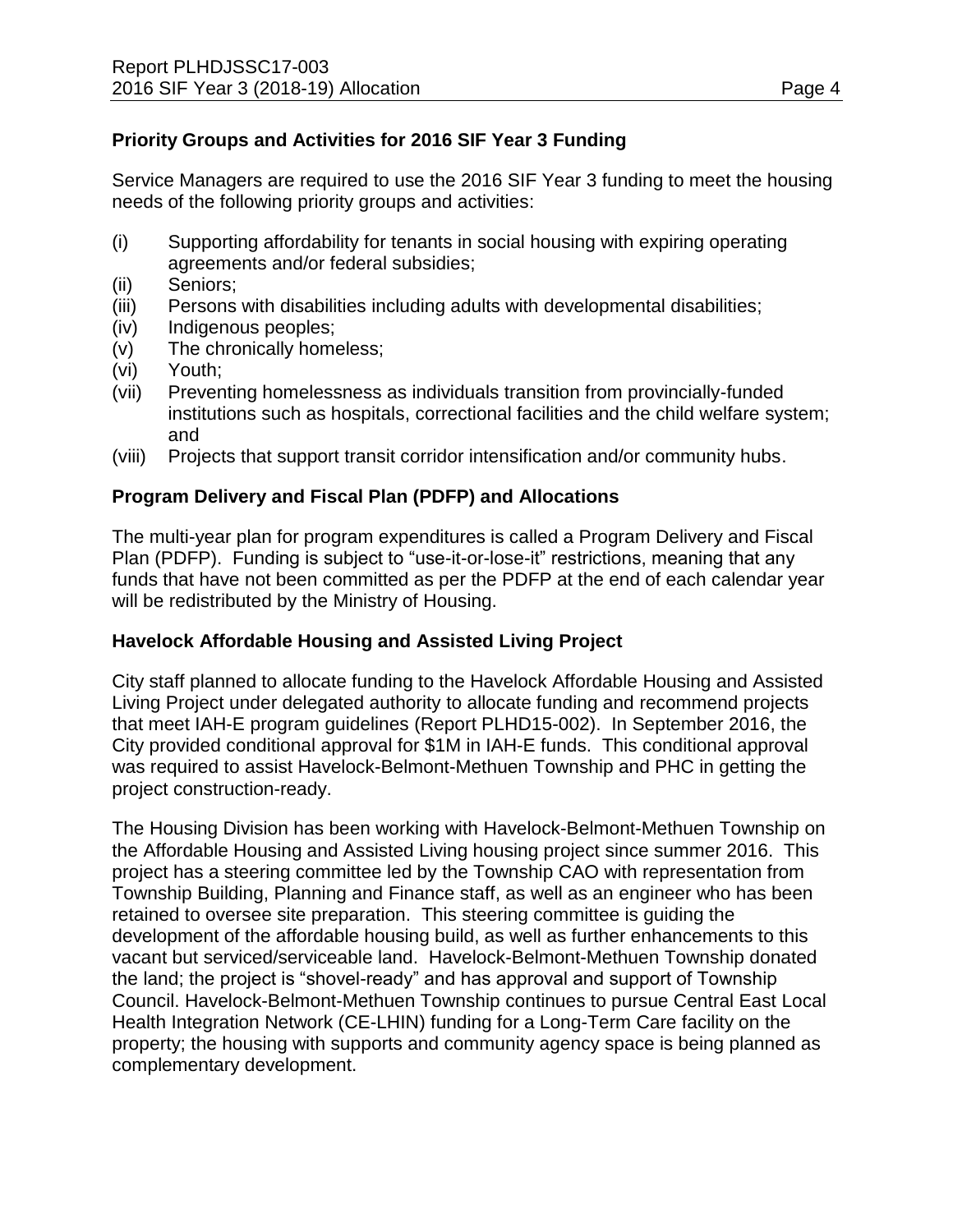The project consists of a 32 units: a 24-unit apartment building, and 2 "quad" bungalows. Rents for twelve (12) of the apartment units will be at 80% of Average Market Rent, and the remaining units will be at market rent. If CE-LHIN funding is secured, 12 units will also have support services attached. Space is also being planned on the main floor for community agencies to deliver programming.

This is the third new affordable build in the County of Peterborough. There are two seniors projects in the Townships of Selwyn and Otonabee South-Monaghan. The proponent, PHC, developed the "Trailview Terrace" project in the village of Lakefield, and project managed "Monaghan Court" in the village of Keene.

PHC has been identified as the City's "developer of choice" through the Shareholder Direction (Report PLPD16-045). Havelock-Belmont-Methuen Township and the steering committee will continue to work with PHC to guide the project.

#### **10-year Housing and Homelessness Plan**

One of the four themes of Peterborough's 10-year Housing and Homelessness Plan is "Creating Housing Affordability". The Havelock Affordable Housing and Assisted Living project will contribute twelve (12) units toward an overall outcome of creating 500 new affordable rental homes by 2024. Directing funding to this project to enable the development of affordable rental housing is consistent with the City's intentional shift from providing emergency responses to providing long-term, sustainable housing solutions. The addition of this project will bring the City's cumulative total since 2014 to 250.

## **Summary**

Longer-term funding has enabled the Housing Division to respond more strategically to funding announcements. Continued collaboration between the Housing and Social Services Division staff will ensure alignment of funding decisions with the commitments of the 10-year Housing and Homelessness Plan.

Approval of the recommendations in this report will enable the City to participate in the 2016 SIF Year 3 (2018-19) program and accelerate funding for the Havelock Affordable Housing and Assisted Living project. This report will be forwarded to City Council for approval on November 6, 2017, as Report PLHD17-005.

If the recommendations in this report are endorsed by the Joint Service Steering Committee – and subsequently adopted by City Council, the City can commit funds and meet Ministry deadlines.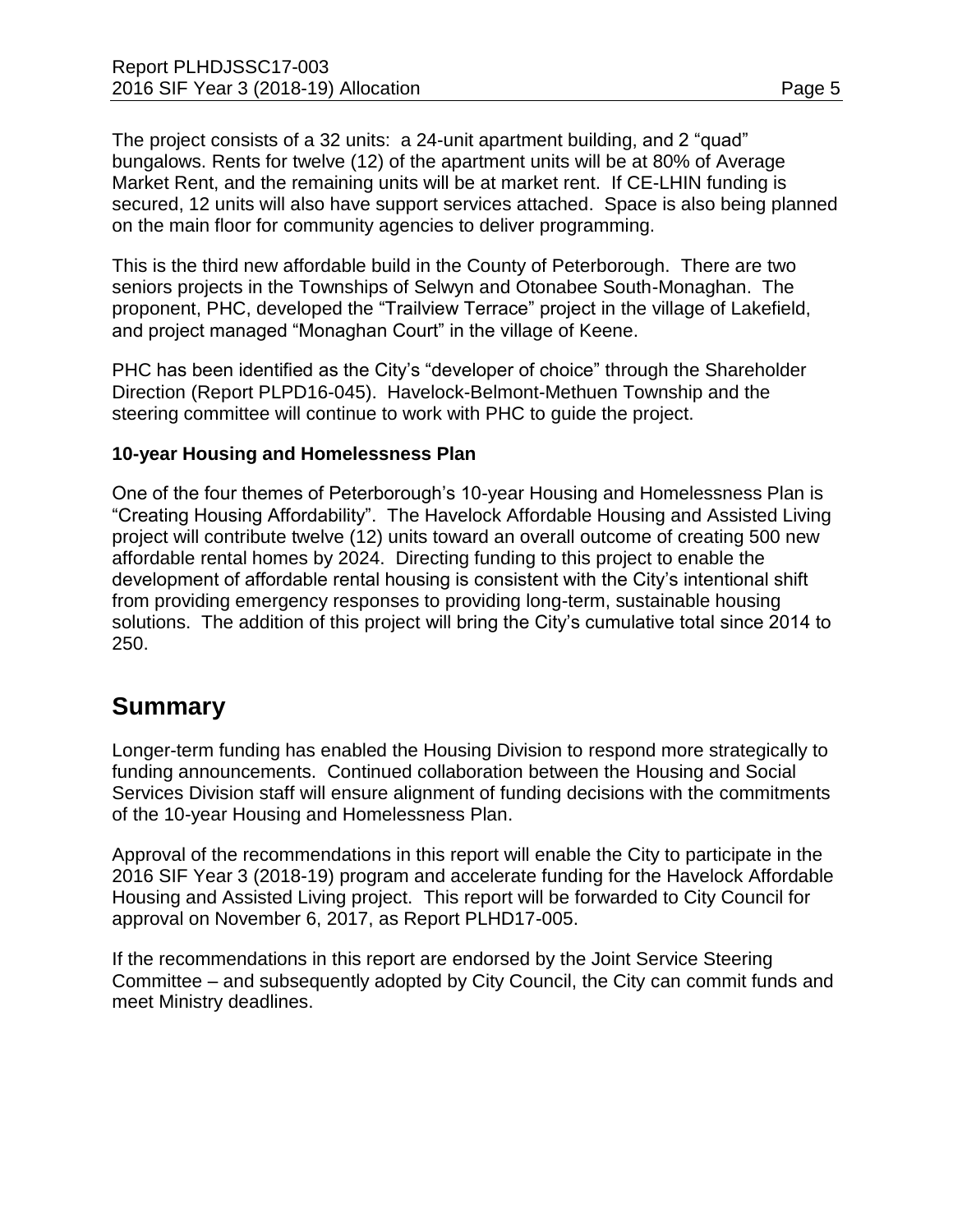Submitted by,

Jeffrey Humble, MCIP, RPP Director of Planning & Development Services

#### **Contact Name:**

Rebecca Morgan Quin, Manager Housing Division Phone: 705-742-7777 ext. 1501 Toll Free: 1-855-738-3755 ext. 1501 Fax: 705-742-5218 E-Mail: [RMorgan-Quin@peterborough.ca](mailto:RMorgan-Quin@peterborough.ca)

#### **Attachments:**

Appendix A – Minister of Housing's letter dated August 9, 2017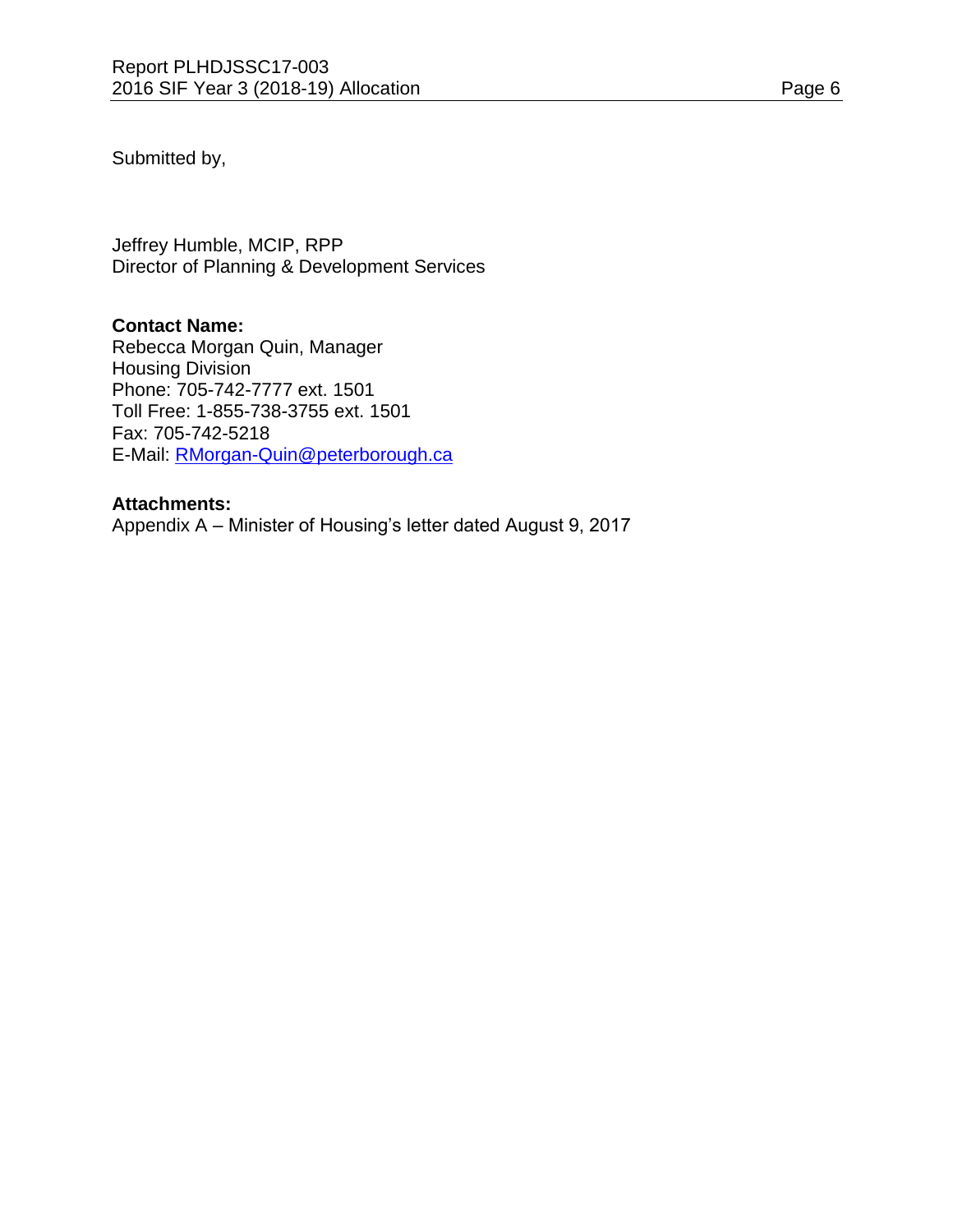#### PLHDJSSC17-003 - Appendix A Page 1 of 2

Ministry of Housing

Minister Responsible for the **Poverty Reduction Strategy** 

Office of the Minister

777 Bay Street, 17th Floor Toronto ON M5G 2E5 Tel.: 416 585-6500 Fax: 416 585-4035

Ministère du Logement

Ministre responsable de la Stratégie de réduction de la pauvreté

Bureau du ministre

777, rue Bay, 17<sup>e</sup> étage<br>Toronto ON M5G 2E5 Tél.: 416 585-6500 Téléc.: 416 585-4035

AUG 0 9 2017

His Worship Daryl Bennett Mayor City of Peterborough City Hall, 500 George Street North Peterborough, ON K9H 3R9

#### RE: SIF-IAH Notional Funding Allocation - 2018-19

Dear Mayor Bennett:

In Ontario, we know that the measure of any government's priorities can be found in where it chooses to invest, and that the quickest way to overcome a challenge is by working together.

As Ontario's Minister of Housing, I know there is need for more affordable housing in communities across Ontario and that municipalities cannot meet that need on their own.

That's why I am pleased to inform you that, as part of Ontario's continued commitment to increasing affordable housing options across the province, your community will receive an increase in funding of \$801,800 in 2018-19 under the Investment in Affordable Housing (IAH) program.

| Program         | 2018-19 Allocation |  |
|-----------------|--------------------|--|
| Increase to IAH | \$801,800          |  |

As you might recall, in June 2016 the Governments of Canada and Ontario increased our matching funding commitments to the IAH program as part of a broader increase in matching funding to the Social Infrastructure Fund (SIF) Agreement.

This productive partnership between governments is providing over \$640 million through the SIF Agreement for affordable and social housing to March 31, 2019. It is comprised of four separate programs to address housing need, including: